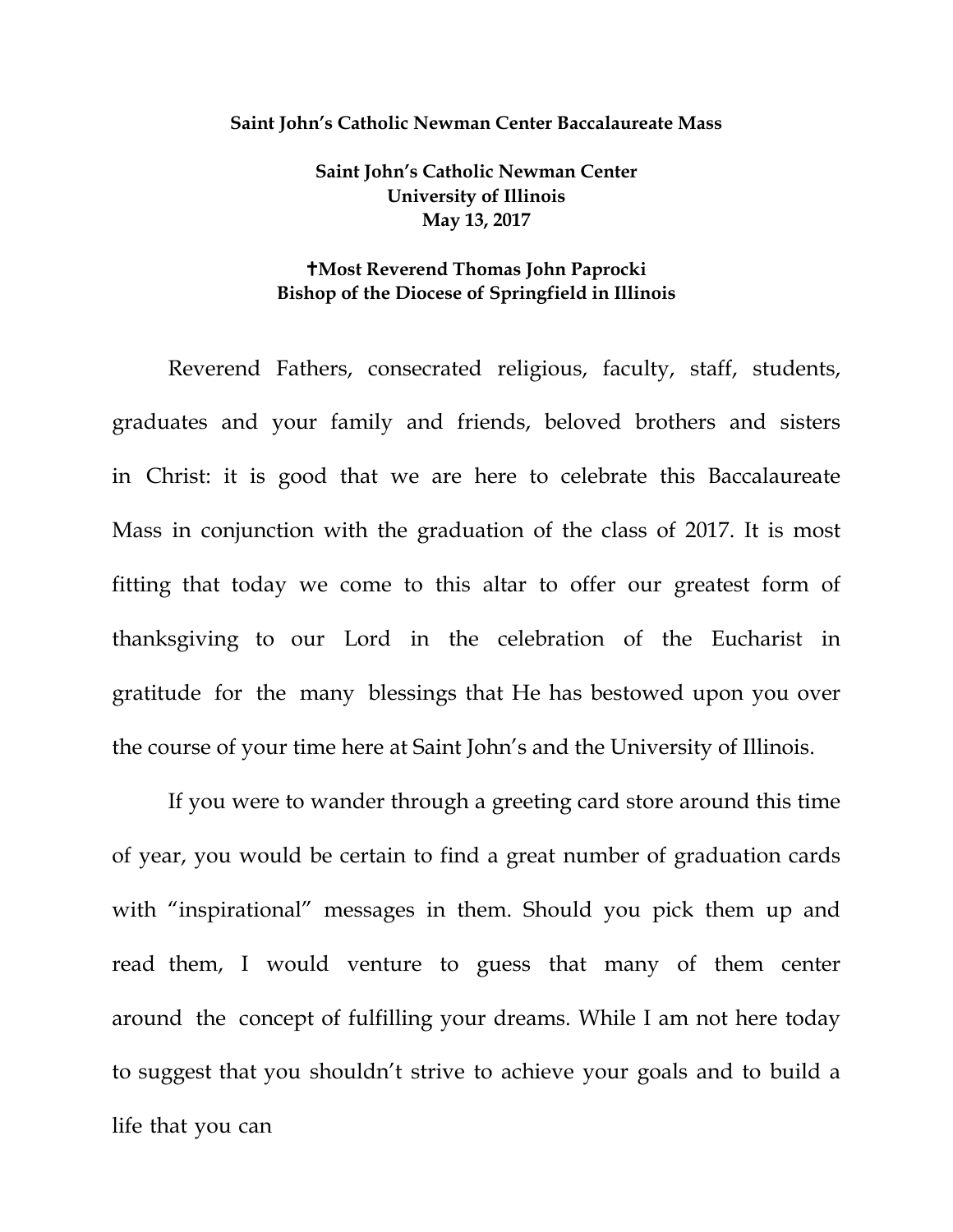be proud of, I am suggesting that as you pursue your dreams, you should always keep our Lord as your focus.

As we near the end of the Easter season, our gospel readings have begun to take the form of Jesus' farewell discourses to His disciples. If we were to look at these readings through the lens of the celebration that we mark today of graduation, perhaps we could potentially see these discourses as our Lord giving the ultimate baccalaureate homily in which Jesus is preparing His disciples for the next portion of their lives.

Just a few moments ago, in our Gospel today, Saint John recounts one of these farewell discourses in which our Lord tells the disciples:

> I am the way and the truth and the life. No one comes to the Father except through me. If you know me, then you will also know my Father.

Imagine for a moment what it must have been like to be there with Jesus as he spoke these words. This passage from the gospel may be one of the most well-known pieces of scripture today, but I wonder whether for many people it has just become a saying or whether we truly understand what it means in our lives. For you see, Jesus is the way, the truth and the life; and when we seek to follow the path that our Lord leads us down, then and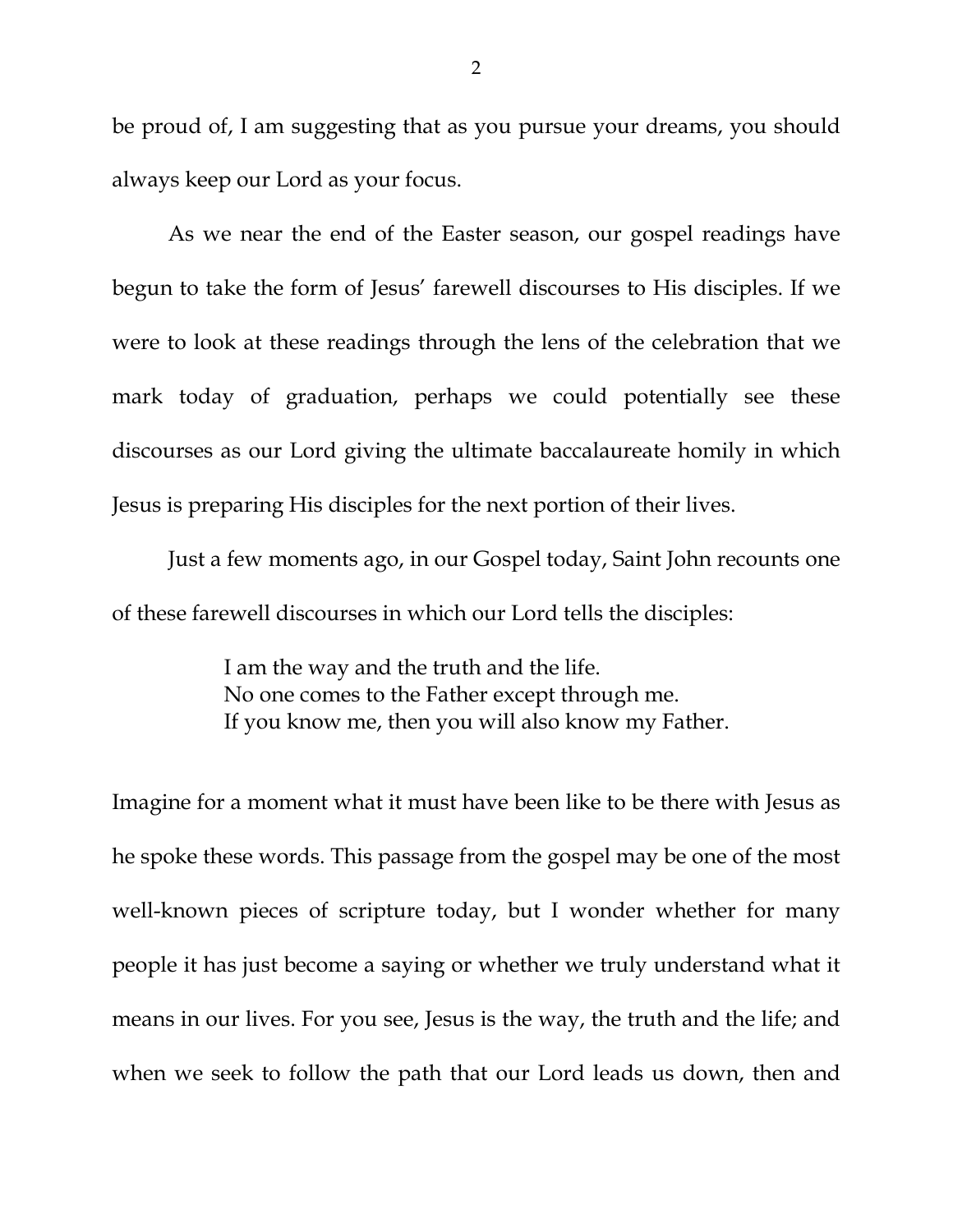only then are we are able to develop a relationship with the Father through Jesus.

While I said that I wouldn't refute the idea of life after graduation being about following your dreams and achieving your goals, perhaps I can suggest an additional goal for you, the goal of following the Lord's will in your life. You may be saying "of course that is one of my goals" and if it is, I encourage you to make it your primary goal.

As many of you go forth from your years here at Saint John's at the University of Illinois and begin your careers, it will be easy to get caught up in the idea of being successful. However, you should approach what society considers success with caution. Secular society is quick to tell you that you are the center of your life, that you are entitled to fulfill your dreams with little regard for others, and to be present in the moment without concern for what is to come in the future. But I can tell you that none of these pieces of "wisdom" offered by society will lead you down the path that Jesus calls you to go down nor will they lead you toward the Father. Contrary to what society holds up as success, the Church holds up a very different model of what it means to be successful. As Catholics, our measure of success should be primarily to follow the Lord's will for our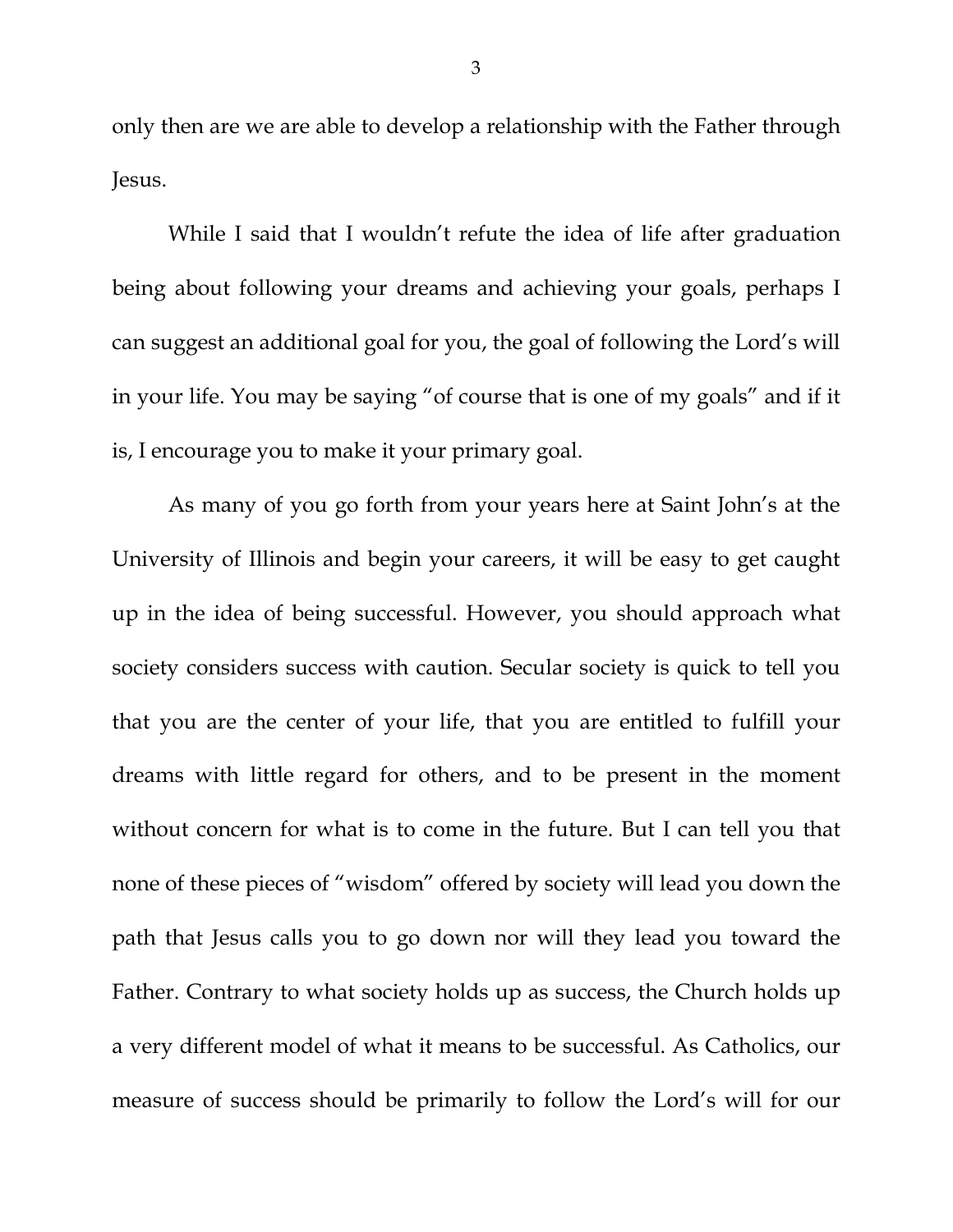lives and to assist others in achieving holiness in their lives. Following our Lord's will means to be faithful to Him. To be faithful to Our Lord means to put His priorities over our priorities.

Your time at Saint John has prepared you for this very important time in your lives through your studies, prayer, and service to others. Throughout these years, you have been given the tools to seek to follow our Lord who is the way the truth and the life. Now you have an obligation to teach the truth that Jesus taught, proclaim that truth and live that truth in your daily lives. This is not always easy and at times may come with direct opposition, but I encourage you that during those times that you draw upon the lessons that you have learned in your formation here, so recognizing that if you follow the way that our Lord leads you and spread His truth at all times, He will be there to support you when you need it most.

So, as you graduate from this great institution of higher education, as you give thanks to your parents, family and friends for all the ways that they have loved and supported you throughout the years; as you give thanks for your professors, clergy, administrators and staff here at Saint John's and the University of Illinois, also give thanks to God for the many

4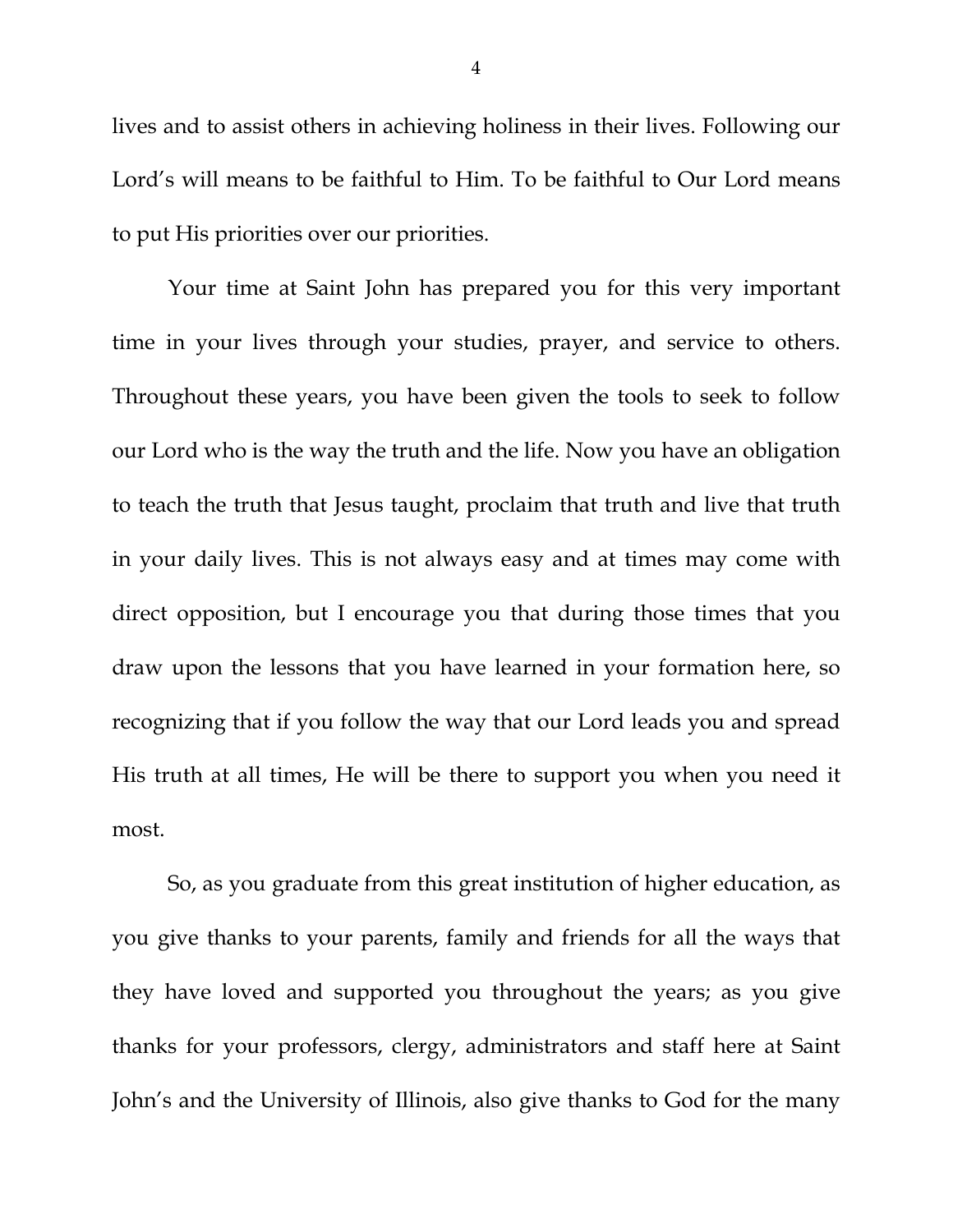graces and blessings that He has given you during your time here. These years have prepared you well to go out and bear witness to our risen Lord through your life and so to build up the body of Christ on earth and in doing so earn your eternal reward of being worthy of one of the many dwelling places in the Father's house.

Since becoming bishop fourteen years ago, it has been my custom to sing a song in my homily for Confirmation and other special occasions. Since your graduation is a special occasion, I have a song for you as well. Last summer at World Youth Day in Krakow, Poland, about 20,000 young people from North America gathered in a basketball arena for a Holy Hour, which included a song by Matt Maher called "Your Grace Is Enough." As I sing this song, I invite all of you to join in singing the refrain. It is my hope that as you embark on this new time in your lives, that you always remember that Christ never leaves you, and that His Grace is Enough to sustain you in your lives of faith in the midst of the world.

## **Matt Maher – Your Grace Is Enough**

Great is Your faithfulness, oh God You wrestle with the sinner's restless heart You lead us by still waters and to mercy And nothing can keep us apart